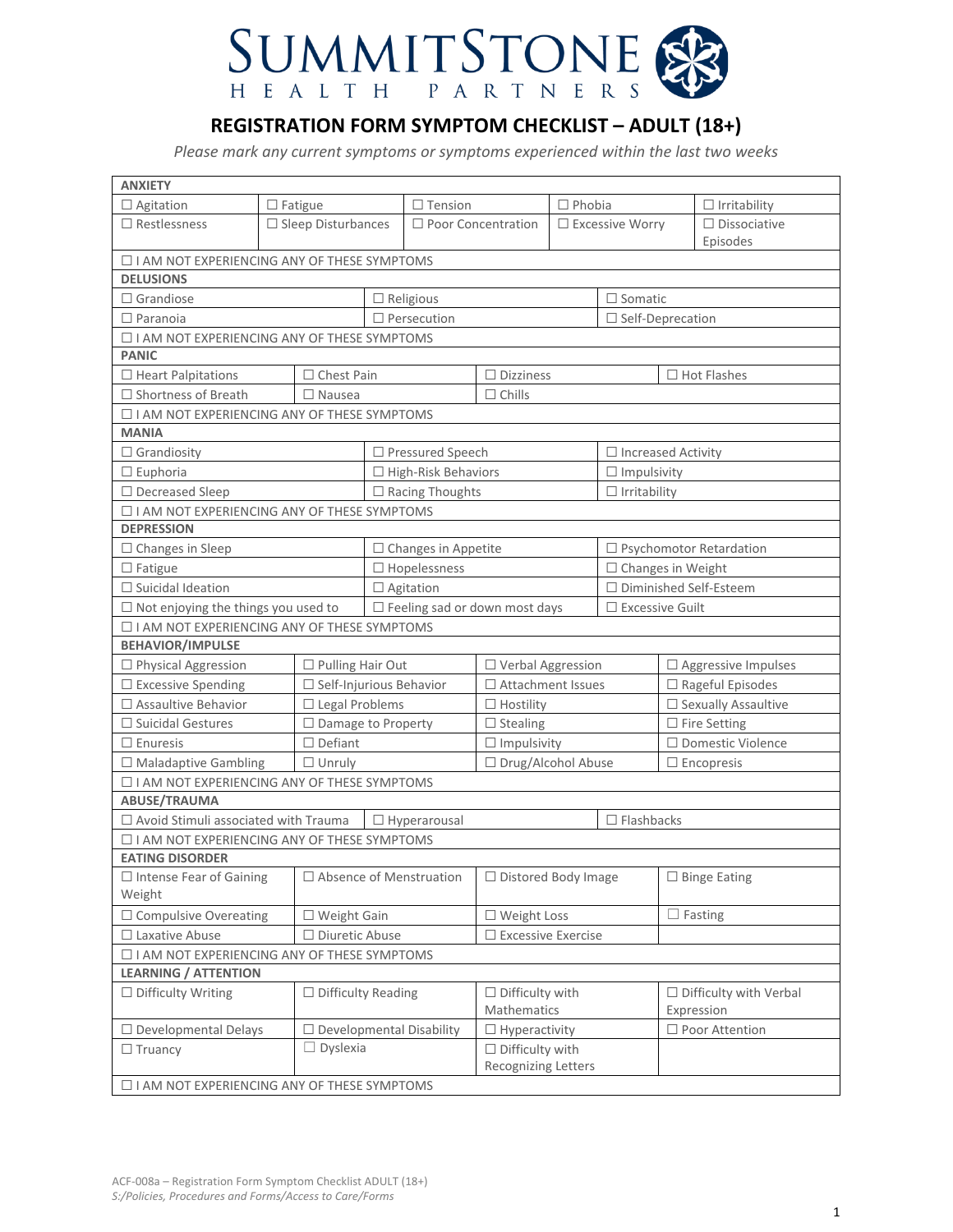

## **SUBSTANCE ASSESSMENT**

| Have you used drugs or alcohol today?                   | $\square$ Yes   | $\Box$ NO |
|---------------------------------------------------------|-----------------|-----------|
| Are you using substances and have dependent children?   | $\sqsupset$ YES | $\Box$ NO |
| Are you on an involuntary commitment for substance use? | $\Box$ YES      | $\Box$ NO |
| Do you have a history of IV Drug Use?                   | $\sqsupset$ yes | $\Box$ NO |

## **CAGE ASSESSMENT**

| Have you ever felt you should cut down on your drinking or drug use?                               | $\square$ yes | $\Box$ NO    |
|----------------------------------------------------------------------------------------------------|---------------|--------------|
| Have you ever felt bad or guilty about your drinking                                               | $\Box$ YFS    | $\square$ NO |
| or drug use?                                                                                       |               |              |
| Have people annoyed you by criticizing your drinking                                               | $\Box$ YES    | $\square$ NO |
| or drug use?                                                                                       |               |              |
| Have you ever had a drink or used drugs first thing in the morning to steady your nerves or to get | $\Box$ YES    | $\square$ NO |
| rid of a hangover?                                                                                 |               |              |

## **MEDICAL INFORMATION**

| PRIMARY CARE PHYSICIAN:                              |  | <b>PHONE NUMBER:</b> |
|------------------------------------------------------|--|----------------------|
| ADDRESS:                                             |  |                      |
| DATE OF LAST VISIT:<br><b>REASON FOR LAST VISIT:</b> |  |                      |
| <b>HEIGHT:</b>                                       |  | WEIGHT:              |

## **FAMILY HISTORY: HAS CLIENT OR ANY BLOOD RELATIVE SUFFERED FROM ANY OF THE**

### **FOLLOWING?**

| Cancer                        |               |               |                 |                    |                   |  |
|-------------------------------|---------------|---------------|-----------------|--------------------|-------------------|--|
| Client                        | $\Box$ Mother | $\Box$ Father | $\Box$ Siblings | $\Box$ Grandparent | $\Box$ Aunt/Uncle |  |
| $\square$ NONE/OTHER          |               |               |                 |                    |                   |  |
| Suicide / Suicide Attempts    |               |               |                 |                    |                   |  |
| Client                        | Mother        | $\Box$ Father | $\Box$ Siblings | $\Box$ Grandparent | $\Box$ Aunt/Uncle |  |
| $\square$ NONE/OTHER          |               |               |                 |                    |                   |  |
| <b>Heart Disease / Stroke</b> |               |               |                 |                    |                   |  |
| $\Box$ Client                 | $\Box$ Mother | $\Box$ Father | $\Box$ Siblings | $\Box$ Grandparent | $\Box$ Aunt/Uncle |  |
| $\square$ NONE/OTHER          |               |               |                 |                    |                   |  |
| Anxiety                       |               |               |                 |                    |                   |  |
| $\Box$ Client                 | $\Box$ Mother | $\Box$ Father | $\Box$ Siblings | $\Box$ Grandparent | $\Box$ Aunt/Uncle |  |
| NONE/OTHER                    |               |               |                 |                    |                   |  |
| <b>Diabetes</b>               |               |               |                 |                    |                   |  |
| $\Box$ Client                 | $\Box$ Mother | $\Box$ Father | $\Box$ Siblings | $\Box$ Grandparent | □ Aunt/Uncle      |  |
| $\square$ NONE/OTHER          |               |               |                 |                    |                   |  |
| <b>Thyroid Trouble</b>        |               |               |                 |                    |                   |  |
| $\Box$ Client                 | $\Box$ Mother | $\Box$ Father | $\Box$ Siblings | $\Box$ Grandparent | $\Box$ Aunt/Uncle |  |
| $\square$ NONE/OTHER          |               |               |                 |                    |                   |  |
| Paranoia / Psychosis          |               |               |                 |                    |                   |  |
| Client<br>$\mathsf{L}$        | $\Box$ Mother | $\Box$ Father | $\Box$ Siblings | $\Box$ Grandparent | $\Box$ Aunt/Uncle |  |
| $\square$ NONE/OTHER          |               |               |                 |                    |                   |  |
| Schizophrenia                 |               |               |                 |                    |                   |  |
| Client                        | $\Box$ Mother | $\Box$ Father | $\Box$ Siblings | $\Box$ Grandparent | $\Box$ Aunt/Uncle |  |
| $\square$ NONE/OTHER          |               |               |                 |                    |                   |  |
| <b>Other Hormonal Illness</b> |               |               |                 |                    |                   |  |
| Client                        | Mother        | $\Box$ Father | $\Box$ Siblings | $\Box$ Grandparent | $\Box$ Aunt/Uncle |  |
| $\square$ NONE/OTHER          |               |               |                 |                    |                   |  |